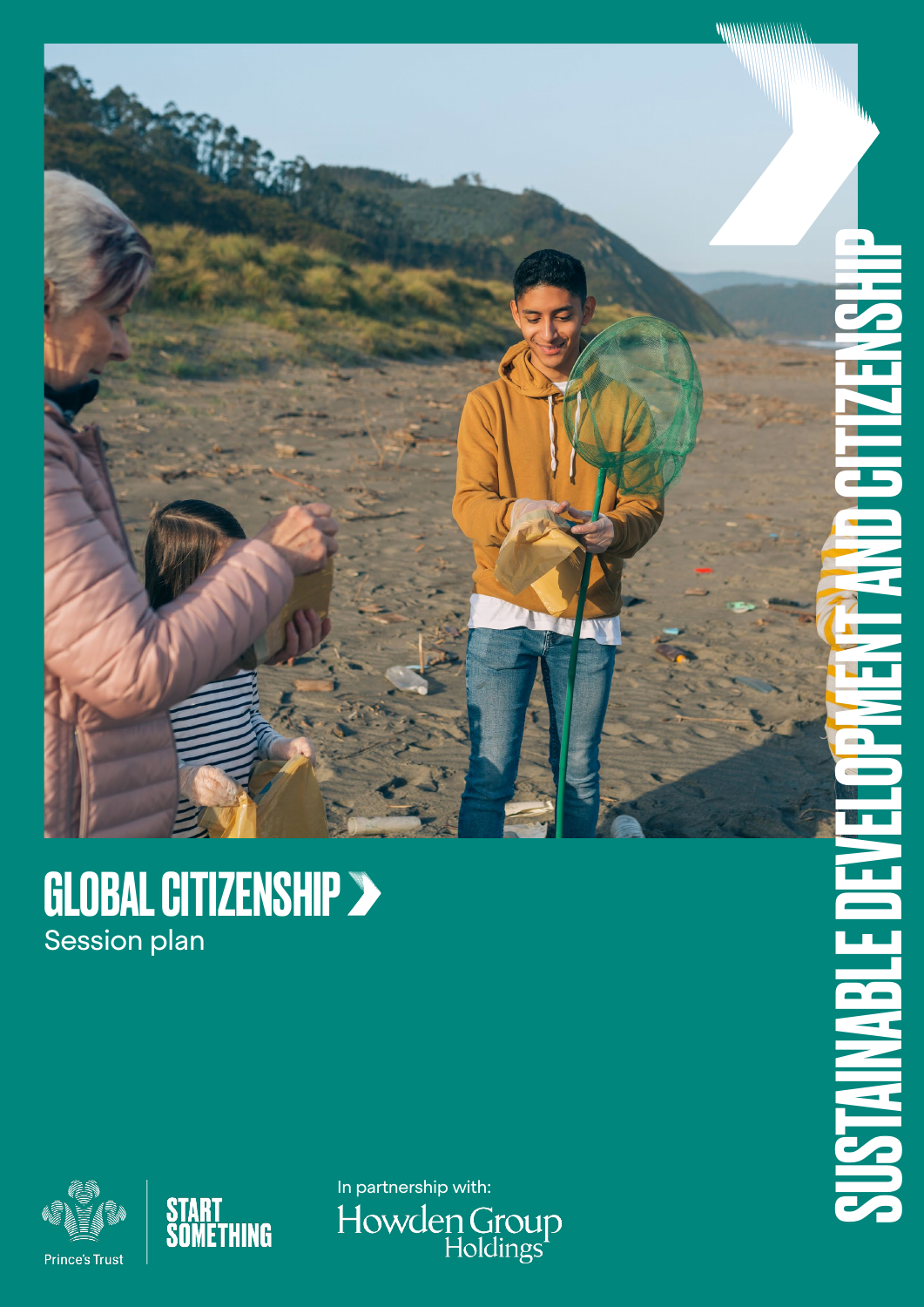### AT A GLANCE

This is the first session in the 'Sustainable Development and Citizenship' unit. This session looks at the impact and role individuals and groups can have on achieving the sustainable development goals. You don't need to have taught about sustainability before, but if you would like to introduce them to the topic beforehand, you could teach the 'Sustainability and Ethics' or 'Education, Energy and the Environment' units.

Please note: The emerging nature of this topic means new evidence and information is being released every day. While we strive to keep this content up-to-date, we actively encourage you to incorporate any new and evidenced information that may arise.



#### CURRICULUM LINKS

- SMSC: values and ethics
- PSHE and citizenship: personal values



#### MATERIALS

- Environmental impacts video
- $\vee$  Fairtrade worksheet
- $\vee$  A day in the life resource. cards and script
- $\vee$  Home activity worksheet

### LEARNING OUTCOMES

- $\vee$  Understand the idea of citizenship and the impact individuals have on sustainable development and the environment
- $\vee$  Identify a range of sustainable solutions to global and local challenges

### **ACTIVITIES >**

| <b>ACTIVITY</b>               | TIME          | PAGE |
|-------------------------------|---------------|------|
| Global citizenship            | 15-20 minutes | 03   |
| Optional extension: Fairtrade | 25-30 minutes | 04   |
| A day in the life of Liam     | 25-30 minutes | 06   |
| Sustainability challenges     | 30-35 minutes | 07   |
| <u>Wrap up</u>                | 10-15 minutes | 09   |

#### WHO CREATED THIS SESSION PLAN?

This session plan was co-created with Justine Oakes. Justine Oakes CEnv, MIEnvSc, MIEMA is an environmental professional with over 25 years experience in both the public and private sector. She is currently the Sustainability Manager at the University of Suffolk and Business and Research lead for the Suffolk Sustainability Institute. Working in partnership with local and national sustainability initiatives, the University of Suffolk is a transformational university, absorbing the best of UK University traditions and aligning them with a modern world of employment and entrepreneurship.





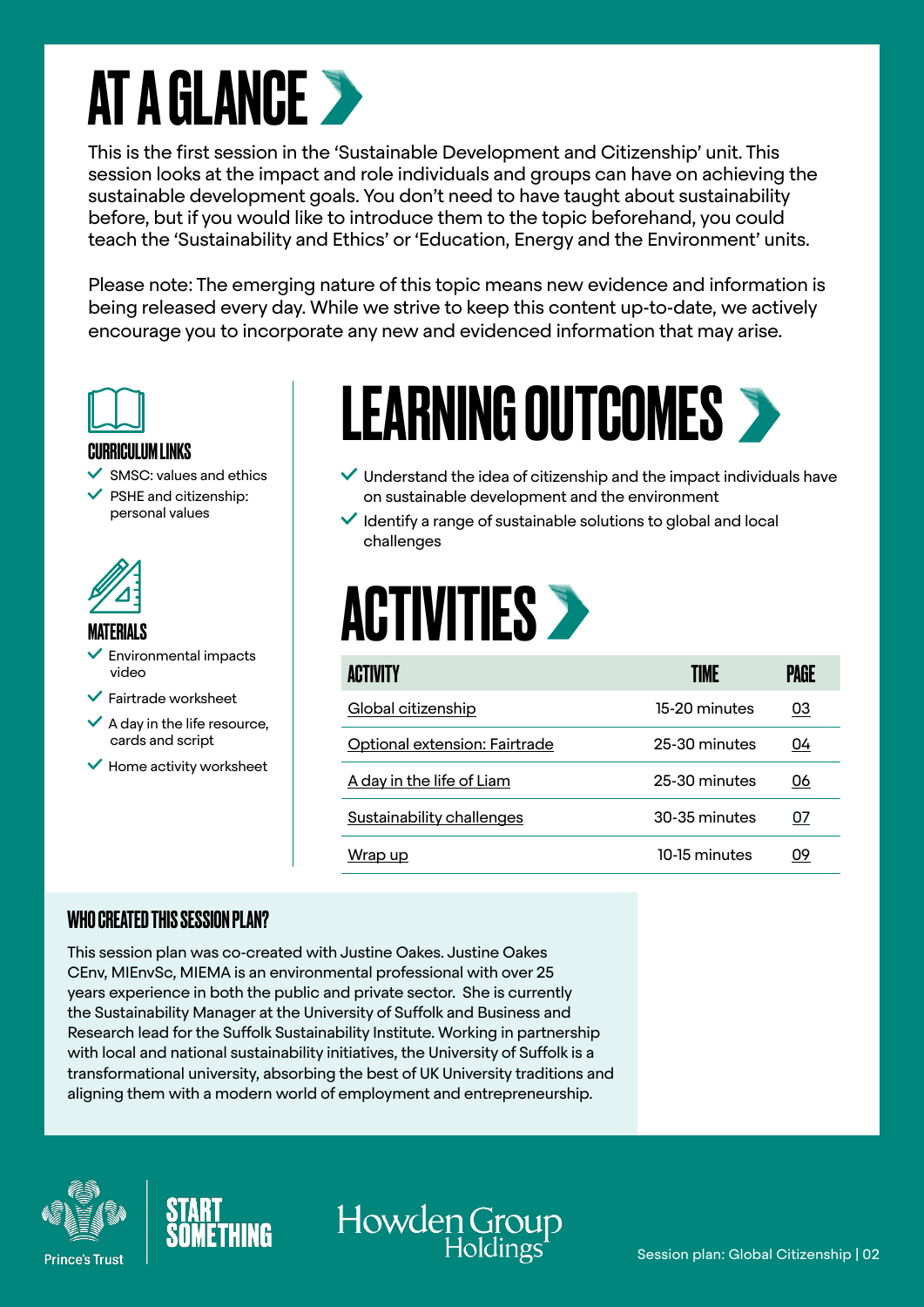### <span id="page-2-0"></span>GLOBAL CITIZENSHIP



#### TIME REQUIRED

15-20 minutes



- MATERIALS
- Environmental impacts video

### **ACTIVITY STEPS >**

- 1. Play the 'Environmental impacts' video to the young people.
- 2. After watching the video, explore the concept of global citizenship through a group discussion. Suggested questions and answers are detailed below.

| <b>DISCUSSION QUESTION</b>                                      | <b>MODEL ANSWER</b>                                                                                                                                                                                                                                                                                                                                                                                                                                                                                                              |
|-----------------------------------------------------------------|----------------------------------------------------------------------------------------------------------------------------------------------------------------------------------------------------------------------------------------------------------------------------------------------------------------------------------------------------------------------------------------------------------------------------------------------------------------------------------------------------------------------------------|
| What does<br>'global citizen'<br>mean?                          | A global citizen is someone who is aware of and understands the wider world<br>and their place in it. They take an active role in their community and work with<br>others to make the planet more peaceful, sustainable and fairer.                                                                                                                                                                                                                                                                                              |
| What sort<br>of things<br>might global<br>citizenship<br>cover? | The Sustainable Development Goals cover many aspects of what it means to<br>be a good global citizen.<br>Global citizenship is about believing we can all make a difference and taking<br>action to do so.<br>We can do this by learning about world events, challenging ignorance and<br>intolerance, and taking action in our local, national and global communities to<br>influence the world around us in a positive way.                                                                                                    |
| What is<br>Fairtrade?                                           | Fairtrade is a way of buying and selling products that allows the farmers or<br>manufacturers from other countries to have better working conditions and<br>be paid a fair price for their produce.<br>Trade is 'unfair' when developing countries receive very low income and<br>have poor safety and environmental conditions, while the international<br>companies that sell their products make lots of money from them.                                                                                                     |
| How do humans<br>damage the<br>environment?                     | Every decision and choice we make has an impact on the environment,<br>sometimes it's difficult to do things differently because we might not have<br>a choice, or the better choice can be too expensive. But we can reduce<br>our environmental impacts by thinking about:<br>The food we buy and where we buy it from<br>Our travel and transport choices<br>How much energy and water we use<br>The clothes and products we buy<br>Fixing or recycling things we want to throw away<br>$\bullet$<br>How we look after nature |

Howden Group





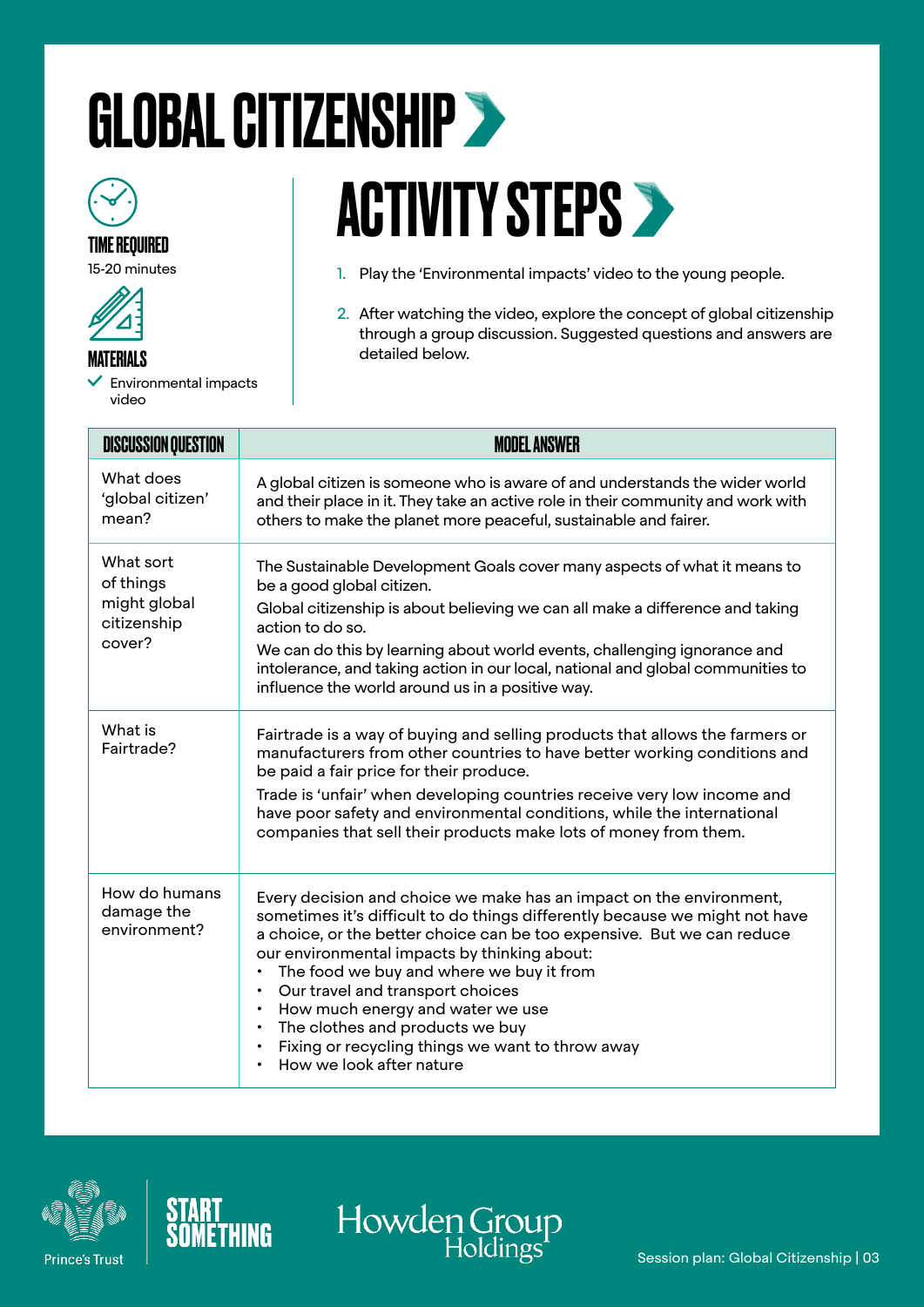# <span id="page-3-0"></span>OPTIONAL EXTENSION: FAIRTRADE



#### TIME REQUIRED

25-30 minutes



Fairtrade worksheet

 Internet access (optional)

# **ACTIVITY STEPS >**

- 1. This activity is an optional extension if you want your group to explore what Fairtrade means and why it is important.
- 2. Explain to the learners that they are going to learn more about Fairtrade.
- 3. Hand out the Fairtrade worksheets and ask learners to look at the photograph of the chocolate bar wrapper and the ingredient list.
- 4. Using the discussion points listed on the worksheet, the group will explore the impact that a bar of chocolate can have on a community in a different country. Learners could use the internet to find answers or you could just hold a group discussion. Model answers have been provided below to help you support the learners.

| <b>DISCUSSION QUESTION</b>                                                                                                                          | <b>MODEL ANSWER</b>                                                                                                                                                                                                                                                                                                                                                                                                                       |
|-----------------------------------------------------------------------------------------------------------------------------------------------------|-------------------------------------------------------------------------------------------------------------------------------------------------------------------------------------------------------------------------------------------------------------------------------------------------------------------------------------------------------------------------------------------------------------------------------------------|
| What are cocoa beans?                                                                                                                               | Cocoa trees produce fruit pods that look like small pumpkins. Inside<br>the pods are lots of little beans. These beans are dried out and roasted<br>in a chocolate factory and then a cocoa liquid and butter extracted.<br>Finally, sugar is added to make the chocolate.                                                                                                                                                                |
| Where are cocoa beans<br>grown?                                                                                                                     | Cocoa beans grow on trees in tropical climates. This is because cocoa<br>trees need hot, slightly wet weather to grow. Cocoa trees grow in<br>South America, Africa, Cuba, and on some Caribbean islands too. West<br>Africa grows over 70% of the world's cocoa.                                                                                                                                                                         |
| Most cocoa is grown<br>on very small farms,<br>with limited support<br>available. What might<br>this mean for the<br>farmers and their<br>families? | Cocoa provides a source of income for over 5 million small farmers<br>and is a valuable source of money for the countries that produce<br>it. Cocoa trees are a sensitive crop and farmers must protect them<br>from wind, sun, pests and disease.<br>A failed crop, water shortages, social unrest and unfair prices being<br>paid by the international companies buying the beans can all push<br>the farming communities into poverty. |





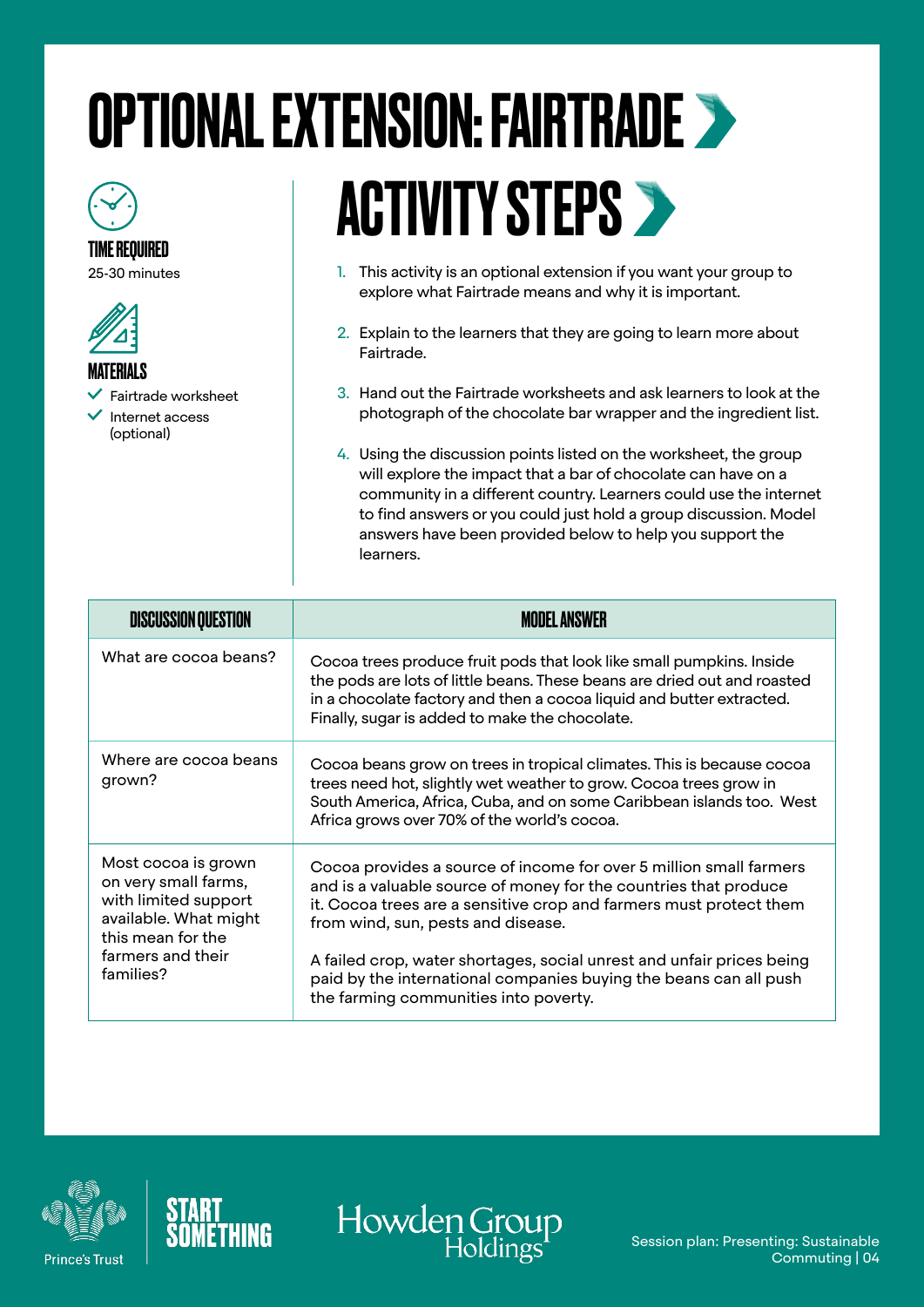| <b>DISCUSSION QUESTION</b>                                                                                                      | <b>MODEL ANSWER</b>                                                                                                                                                                                                                                                                                                                                                                                                                                                                                                                                                                                                       |
|---------------------------------------------------------------------------------------------------------------------------------|---------------------------------------------------------------------------------------------------------------------------------------------------------------------------------------------------------------------------------------------------------------------------------------------------------------------------------------------------------------------------------------------------------------------------------------------------------------------------------------------------------------------------------------------------------------------------------------------------------------------------|
| How does the Fairtrade<br>scheme help these<br>farmers?                                                                         | The Fairtrade scheme agrees to pay a fixed price even if crops fail,<br>which protects the farmers' wages. Knowing how much money they<br>will get means they can plan for the future and grow their farm.<br>Companies buying Fairtrade ingredients also pay into a community<br>fund for workers and farmers. This fund can be used however the<br>community wishes, some uses include: building schools, wells,<br>medical centres or other important projects.                                                                                                                                                        |
| Often forests are<br>cleared to create new<br>cocoa bean farms.<br>What might this mean<br>for the environment<br>and wildlife? | In order to clear space for new cocoa farms, often large areas of<br>ancient rainforest are cleared, by cutting and burning forest sections.<br>This reduces the space available for wildlife and releases carbon into<br>the air.<br>To be able to take part in the Fairtrade schemes farmers must show<br>that they are meeting good environmental standards. That means<br>reducing their environmental impacts by:<br>Reducing the use of chemicals and using them safely<br>Disposing of waste properly<br>٠<br>Looking after the soil<br>$\bullet$<br>Protecting the areas of rainforest in their area<br>$\bullet$ |

5. Sum up the discussion by asking young people why they think the Fairtrade scheme is important and how they think Fairtrade links with global citizenship and helping the environment.



**Prince's Trust** 



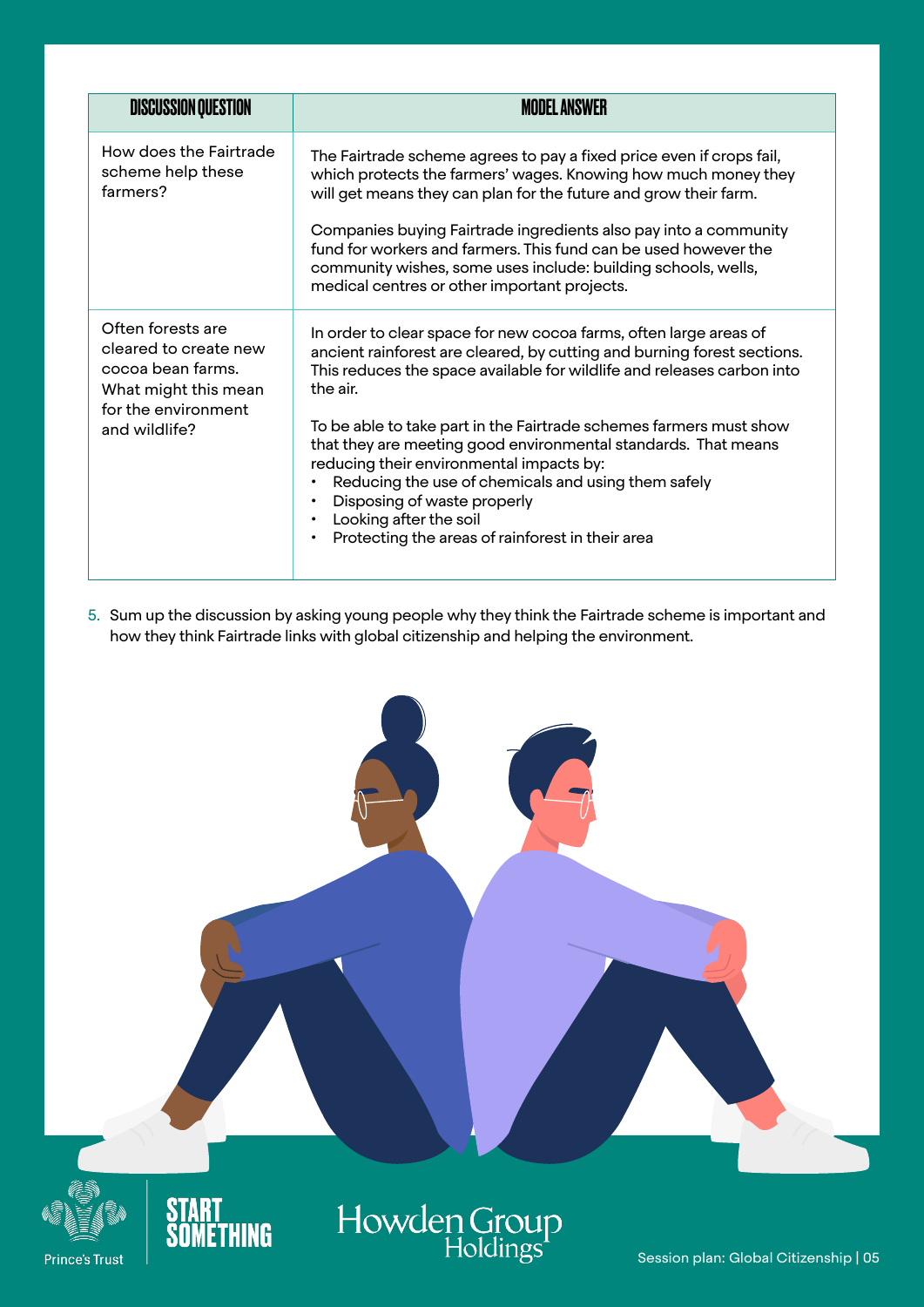## <span id="page-5-0"></span>A DAY IN THE LIFE OF LIAM

TIME REQUIRED 25-30 minutes



MATERIALS  $\vee$  A day in the life resource  $\vee$  A day in the life cards  $\checkmark$  Adviser's script

### **ACTIVITY STEPS >**

- 1. Explain to the learners that this activity will consider the daily choices that we make as individuals and how these impact on the environment and our global community. Explain that they will be making choices for a fictional citizen called Liam, with the aim of being as sustainable as possible.
- 2. Place the learners in small groups and distribute the 'A day in the life' resource and cards. Read the scenario to all the learners from the 'Adviser's script', pausing at each of the indicated stop points to obtain learner input on the environmental impact and potential solutions.
- 3. At each stop point in the script, you will ask the question and learners will be given a moment to find the cards that they think apply and hold them up. Please note whenever an energy card is shown, air pollution will also apply.
- 4. Invite each group to say why they chose their card and suggest the most sustainable option. Encourage learners to reflect on each other's proposed solutions and open up a discussion or debate if any disagreements occur.





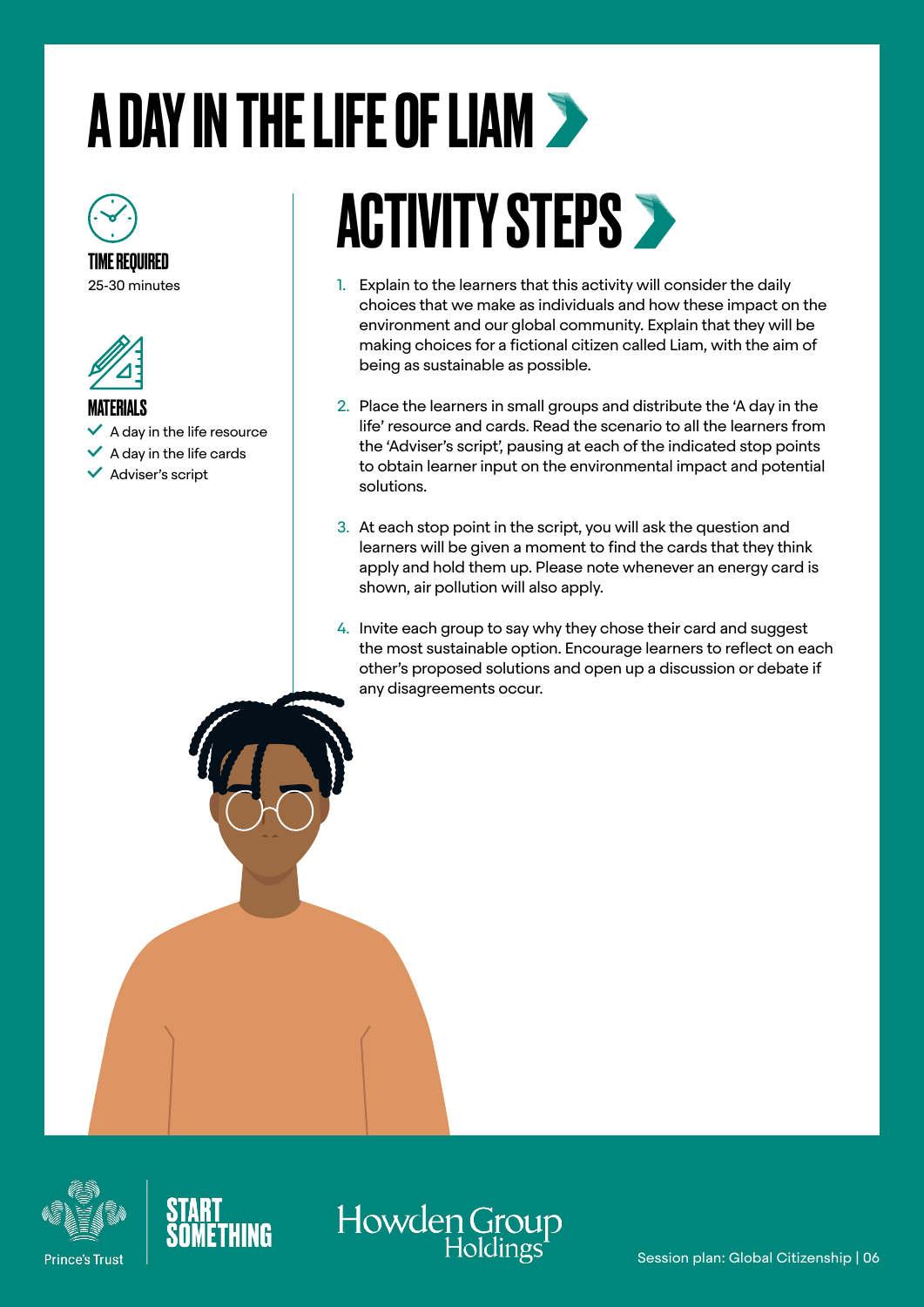### <span id="page-6-0"></span>SUSTAINABILITY CHALLENGES



### **ACTIVITY STEPS >**

- 1. You will introduce learners to some of the challenges that successful sustainable development encounters. Learners will reflect on the things that are easy to change and the things that are not.
- 2. Encourage learners to start to think about these challenges by starting a discussion. Ask the learners: what types of things make people change their behaviour?

Prompt discussion by asking how laws, technology and action by communities and groups can encourage people, organisations and governments to make changes. Below is some supporting information for you to help guide and inform this discussion.

| <b>LEVER FOR CHANGE</b> | <b>HOW THIS WORKS</b>                                                                                                                                                                                                                                                                                                                             |
|-------------------------|---------------------------------------------------------------------------------------------------------------------------------------------------------------------------------------------------------------------------------------------------------------------------------------------------------------------------------------------------|
| Legislation             | Sometimes the government passes legislation to stop people from<br>doing things that might harm the environment. Have you noticed that<br>when you go to the shops you have to pay 5p for a plastic bag? This<br>piece of law is trying to encourage people to stop using so much<br>plastic and encourage them to take their own bag.            |
| New technology          | New technology is also important. You might have noticed solar panels<br>in your town on houses and businesses. These help create renewable<br>electricity from the sun that is cheap or free.                                                                                                                                                    |
| Community action        | Lots of famous people and organisations are worried about the<br>damage we are doing to the planet. You might have seen scientists<br>and personalities on the television, such as Sir David Attenborough,<br>Greta Thunberg and Prince Charles talking about sustainability and the<br>negative impact human activities are having on the earth. |
|                         | Charities, like the Wildlife Trust and Groundwork run activities and<br>community projects to help make the environment healthy by doing<br>things such as planting trees.                                                                                                                                                                        |
|                         | You might have also have heard or seen local and national pressure<br>groups, such as Extinction Rebellion and Surfers Against Sewage<br>organising marches or holding school strikes. They do this to try and<br>get the government and businesses to take more action to stop<br>activities that harm the environment.                          |

Howden C



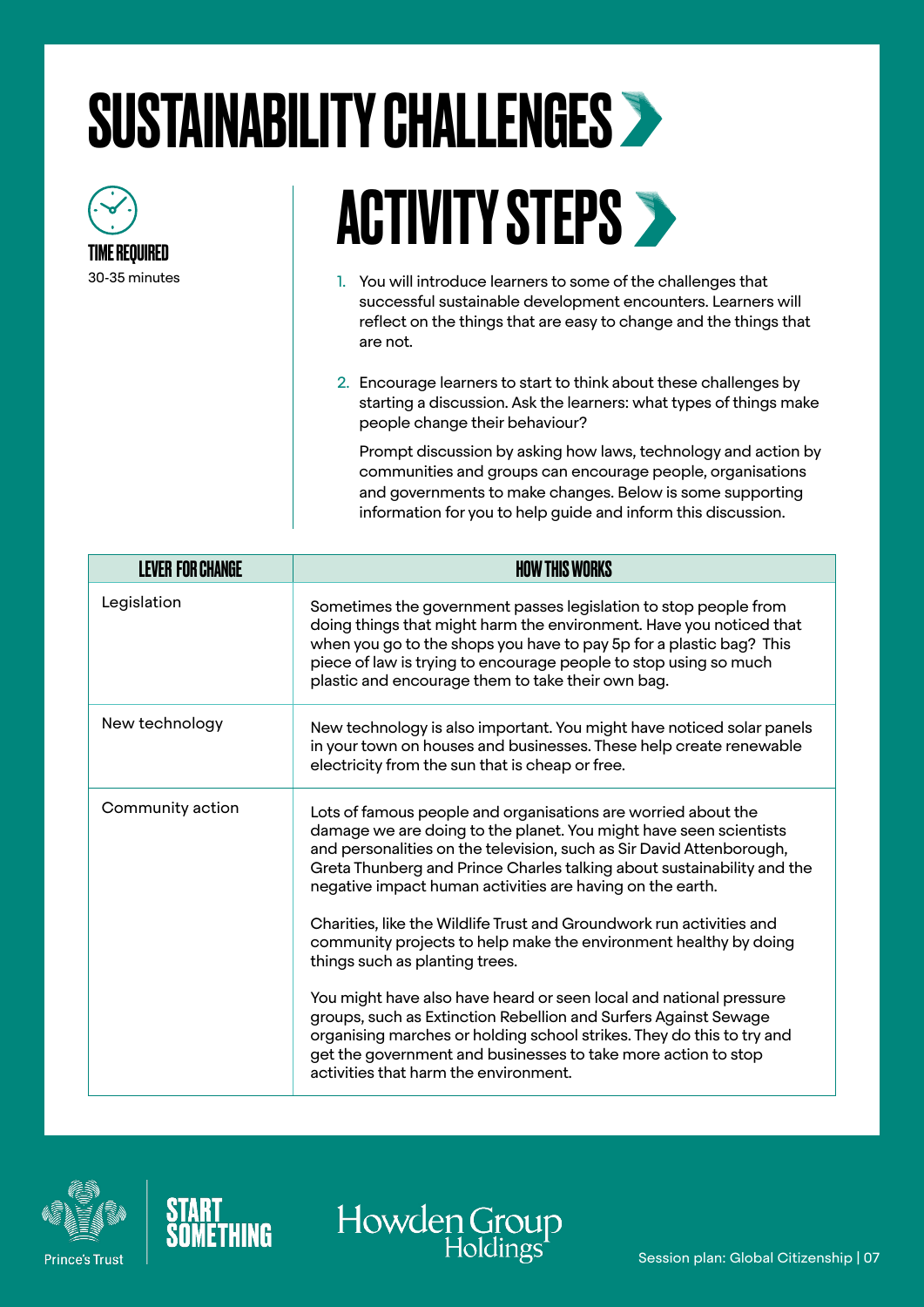- 3. Now you have everybody thinking a little about the ways in which change can take place, learners will consider some of the sustainability solutions that they identified for Liam in the previous activity. Split the learners into groups or pairs and ask them to discuss:
	- What 3 key things would you recommend Liam do to reduce his impact on the environment?
	- How difficult do you think it might be for Liam to change his behaviour and why?
	- What could help him make these changes?
- 4. Encourage the learners to feedback their ideas from their individual group discussions the majority of them should say that many of the changes Liam can make aren't difficult. Below are some suggestions of things Liam could do that you could share with the group or use to prompt discussion.

| <b>AREA OF CHANGE</b> | <b>WHAT COULD LIAM DO?</b>                                                                                                                                                                                                                                                                                                                                                                                                                                                                                                                                                                                                                                                                                                                                                                                                                                                                                                                                                                                                                                                                                                                                                                      |
|-----------------------|-------------------------------------------------------------------------------------------------------------------------------------------------------------------------------------------------------------------------------------------------------------------------------------------------------------------------------------------------------------------------------------------------------------------------------------------------------------------------------------------------------------------------------------------------------------------------------------------------------------------------------------------------------------------------------------------------------------------------------------------------------------------------------------------------------------------------------------------------------------------------------------------------------------------------------------------------------------------------------------------------------------------------------------------------------------------------------------------------------------------------------------------------------------------------------------------------|
| Energy use            | Turn lights, heating etc. off when not needed<br>$\bullet$<br>Set a timer on the thermostat<br>Only wash clothes in the washing machine when there is a full load and use a<br>low temperature<br>Dry clothes on a quick dry cycle or even better, dry them outside or on a<br>radiator that's being used<br>Switch off electrical items that are on stand by<br>$\bullet$<br>Unplug mobile phones when they are fully charged                                                                                                                                                                                                                                                                                                                                                                                                                                                                                                                                                                                                                                                                                                                                                                  |
| Water use             | Turn off the tap when you brush your teeth - this can save 6 litres of water per<br>$\bullet$<br>minute<br>Take a shower. Showers can use anything between 6 and 45 litres per minute<br>$\bullet$<br>Always use full loads in your washing machine and dishwasher<br>Fix a dripping tap - a dripping tap can waste 15 litres of water a day<br>$\bullet$<br>Fill a jug with tap water and place this in your fridge. This will mean you do<br>not have to leave the cold tap running for the water to run cold before you fill<br>your glass                                                                                                                                                                                                                                                                                                                                                                                                                                                                                                                                                                                                                                                   |
| Waste                 | This is a more complicated area as it can be difficult to know what can be<br>recycled and what sorts of wastes are harmful and need to be disposed of in<br>a special way. However, some changes include:<br>Most items that are harmful to the environment will say so on the<br>packaging. It's important to follow the disposal instructions. This is<br>especially true of electrical equipment<br>There is something called the waste hierarchy which asks us to reduce the<br>$\bullet$<br>amount of waste we produce in the first place, then consider reusing the<br>item. If you can't reuse it, then recycle it<br>Try to avoid items with too much packaging waste if you can, particularly<br>$\bullet$<br>plastic<br>Bring your own bags to the shops<br>$\bullet$<br>Buying second hand clothes is better than buying new, plus it saves you<br>$\bullet$<br>money. Fast fashion is one of the most destructive industries for the planet<br>If you have leftover food, put it in the fridge for later<br>$\bullet$<br>Compost your unwanted food waste<br>$\bullet$<br>Separate your waste, so that recyclable items go in your recycling bin<br>$\bullet$<br>Don't drop litter |

Howden Group